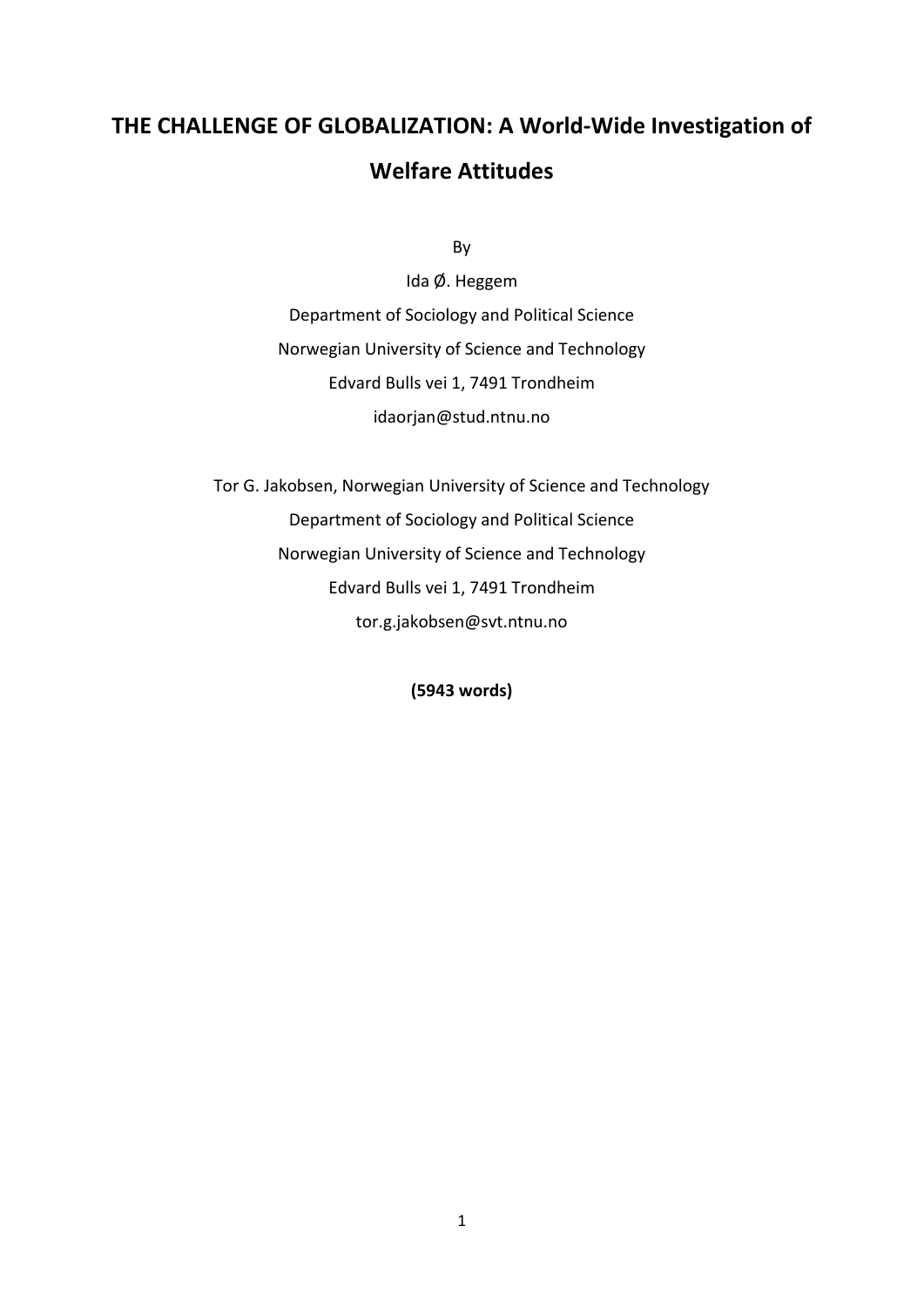#### **Abstract**

In this article we explore the link between economic globalization and individual attitudes toward government responsibility. Two opposing views on the effect of globalization is presented, along with a third where the argument is that the direction is different for developed and developing countries. We thus investigate whether there is a leftist, rightist, or curvilinear effect. The hypotheses are tested using individual-level data from the World Values Survey, along with a measure of economic globalization taken from the KOF Index. Our sample consists of 79 countries from all continents. The results show that there is a general rightist effect of globalization on welfare attitudes. However, we also discovered that there is a curvilinear effect: the slope changes from leftist to rightist after a certain turning point has been reached. The evidence indicates that economic globalization has an effect on the public's welfare attitudes. When people realize their country is competitive in the global market, they will shift their attitudes to the right.

#### **Keywords**

compensation hypothesis, globalization, government responsibility, multilevel modeling, political behaviour, welfare attitudes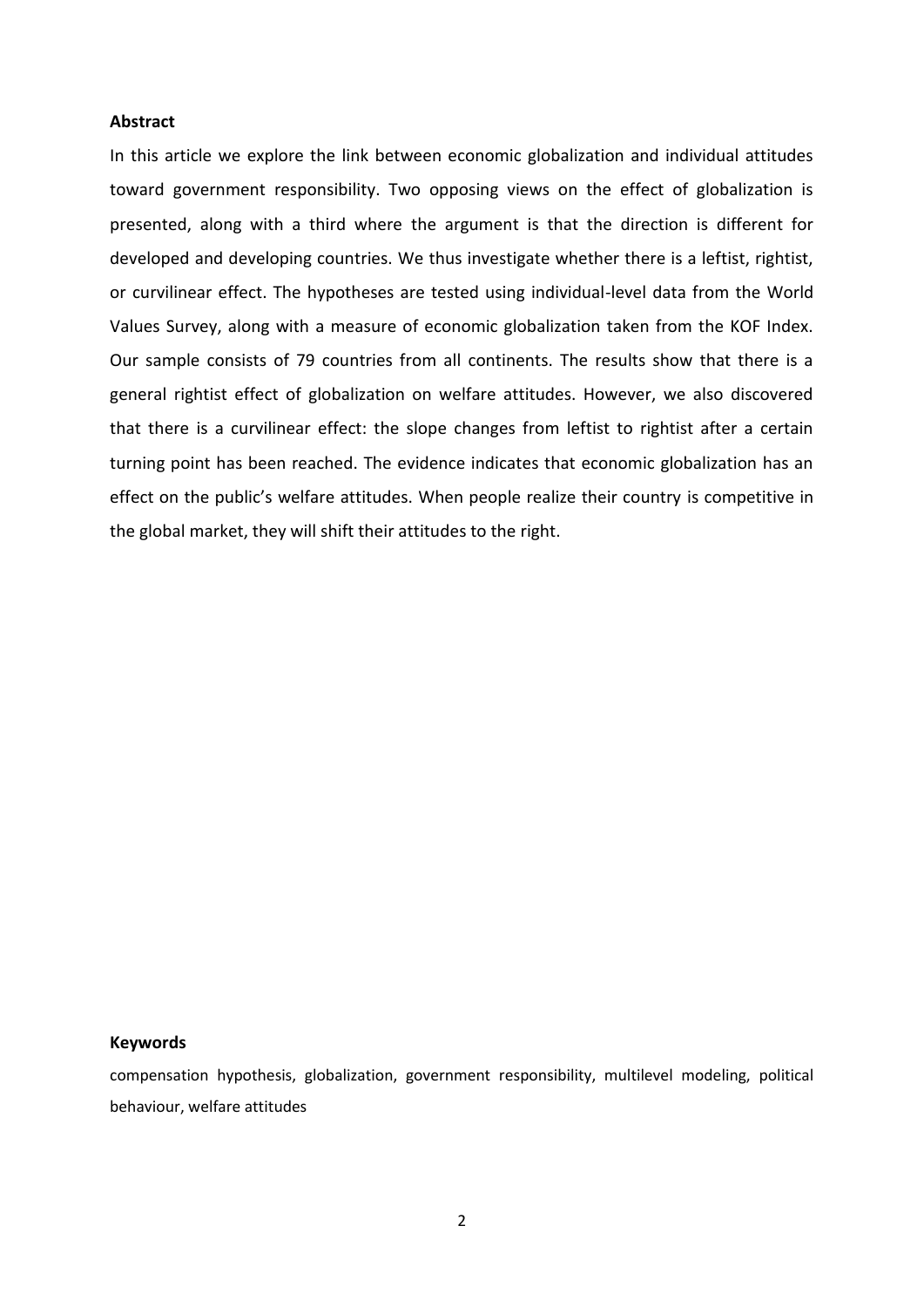## **1. Introduction**

Public opinion on the economy is important in advanced industrialized democracies since the people are the ultimate source of power. With this in mind, the national government should take public opinion into account when deciding the economic policy to be pursued. Public opinion is affected by several different factors, among these we find *globalization*. This phenomenon encompasses a complex set of changes that affects nearly all aspects of society in every country in the world, including questions regarding the role of government. This makes globalization relevant in the study of welfare attitudes, and has inspired the primary research question of this article: 'How does economic globalization affect welfare attitudes?'

Contextual factors, like globalization, can strengthen and influence people's welfare attitudes. With growing cross-border relations and interdependence between countries, in addition to the removal of trade barriers, foreign exchange rates, and capital control, economic globalization has affected the global economy, and thus also the people that are a part of it. However, disagreement exists on whether these effects are positive or negative. Neoliberals are proglobalization and argue that it leads to economic growth and prosperity. On the other side of the coin are the anti-globalizers, known as traditionalists, who see globalization as a harmful phenomenon and a source of global inequality.

In the present article we investigate the relationship between economic globalization and welfare attitudes. Because economic globalization is argued to be leading the way toward an open and borderless world economy, the consequences might be higher risks of outsourcing of jobs and import of goods produced in low-wage countries. For individuals with low skill-levels, the consequences of economic globalization could thus be an increase in the individual level of economic insecurity. According to the *compensation hypothesis*, this will create a demand for an expanded welfare state that can provide protection against the external shocks and volatility caused by economic globalization (Walter, 2010).

Yet, there exists an opposing causal proposition that can be stated. Economic globalization may lead to more rightist attitudes and demands for a more open economy. As a country becomes more economically globalized it will experience economic growth and prosperity. This can affect the public who, in accordance with rational choice theory (Downs, 1957), will subsequently want *more individual responsibility* and a less extensive welfare state as they do not need the state to act as a caregiver.

Several studies have been undertaken on welfare attitudes in industrialized Western countries (e.g. Blekesaune and Quadagno, 2003; Dallinger, 2019; Finseraas, 2008; 2010; Jæger, 2006; Jakobsen, 2010; van Oorschot, 2006; Pfeifer, 2009; van Oorschot, 2006). Yet, there has been little

3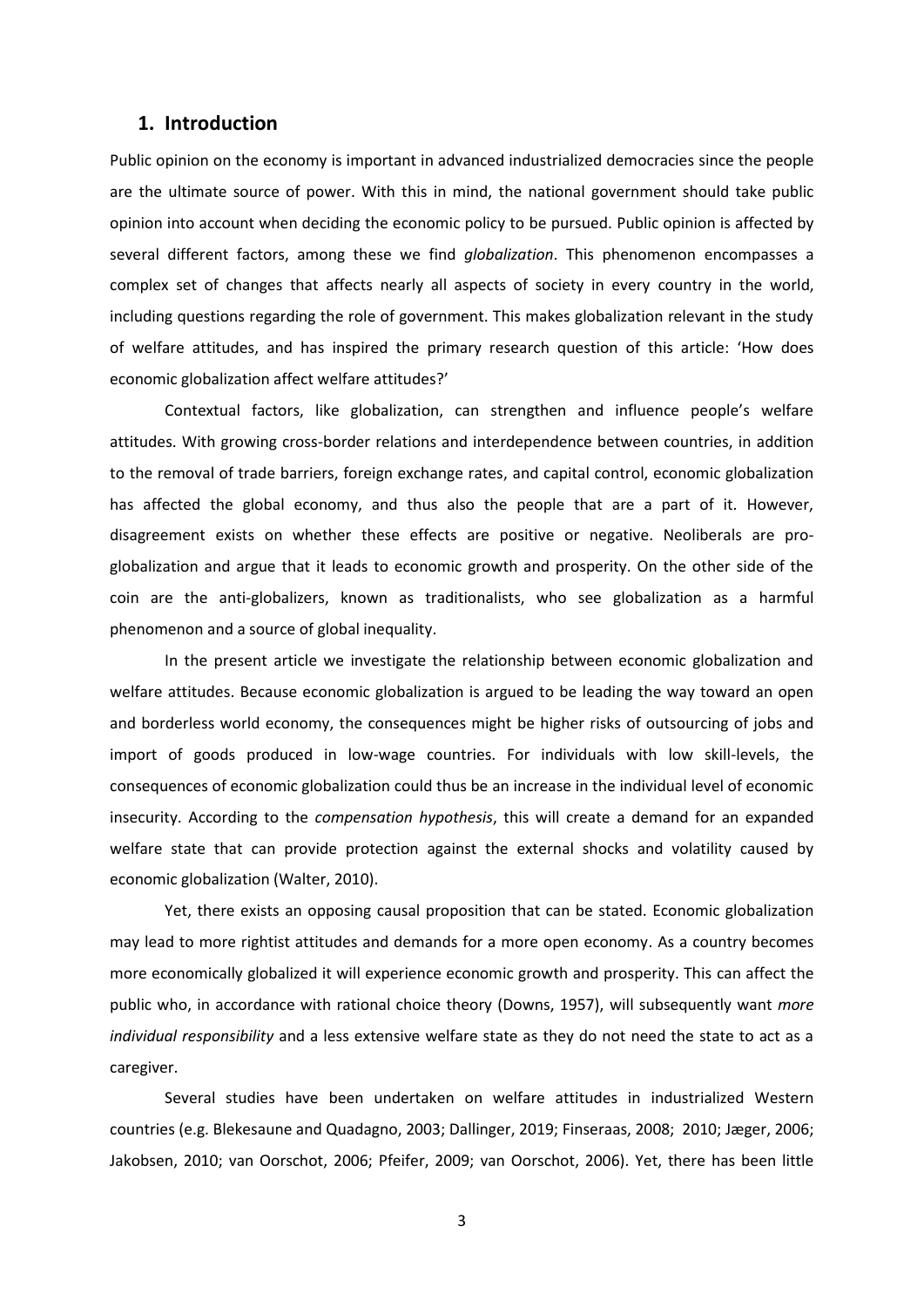focus on developing countries. In this article we seek to address this gap in the research by conducting an investigation of economic attitudes in 79 countries from different parts of the world. There are two advantages with this approach. First, it enables us to investigate possible differences in the effects of globalization on public opinion between developed and developing countries. Second, it allows us to test sundry country-level control variables without running out of degrees of freedom.

We test the two opposing views presented above, and also investigate whether there is a difference in the effect of economic globalization on 'winners' and 'losers,' both at the individualand country-level. This is done by way of hierarchical modeling, employing individual-level data from four waves of the World Values Survey (2012), supplemented by contextual data from the KOF Index of Globalization (Dreher, Gaston, & Martens, 2008), the World Bank (2012), and the Standardized World Income Inequality Database (Solt, 2009).

## **2. Welfare attitudes and economic globalization**

The basis of all research on attitudes rests on the assumption that public opinion affects policy outcomes. This principle of popular sovereignty is fundamental for all democratic countries which strive to uphold the most sincere idea of democracy since its emergence in ancient Greece. A country's economic policy is affected by the population's attitudes toward welfare, that is, their opinions on how the goods in a society should be distributed (Brooks and Manza 2006a, 2006b; Myles, 2006). These attitudes have historically been explained by individual factors such as income, gender, age, and class (see for example Campbell et al., 1960), and a well-known conclusion is that persons with high socioeconomic status are more skeptical toward redistribution and regulation of the market than their poorer counterparts.

However, an individual's attitudes are also influenced by his or her surroundings. When studying public opinion, it is important to be aware of the relationship between macro factors and the opinion of the individual. Public attitudes are often rooted in a value structure, and this in turn is influenced by national contexts such as a country's exposure to globalization. This influence can be channeled through the media, or directly, by an increase or decrease in purchasing power. Since the emergence of comparative surveys and the use of hierarchical modeling in social research there has been an increasing focus on how attitudes vary between countries and also how macro factors can affect public opinion. The general support toward the welfare state is according to Kumlin (2007) both conceptually and empirically linked to the left–right dimension in politics. An individual's attitudes toward the welfare state will reveal his or her stand in the traditional conflict of how much the state should intervene in the market economy. Support for state intervention in the market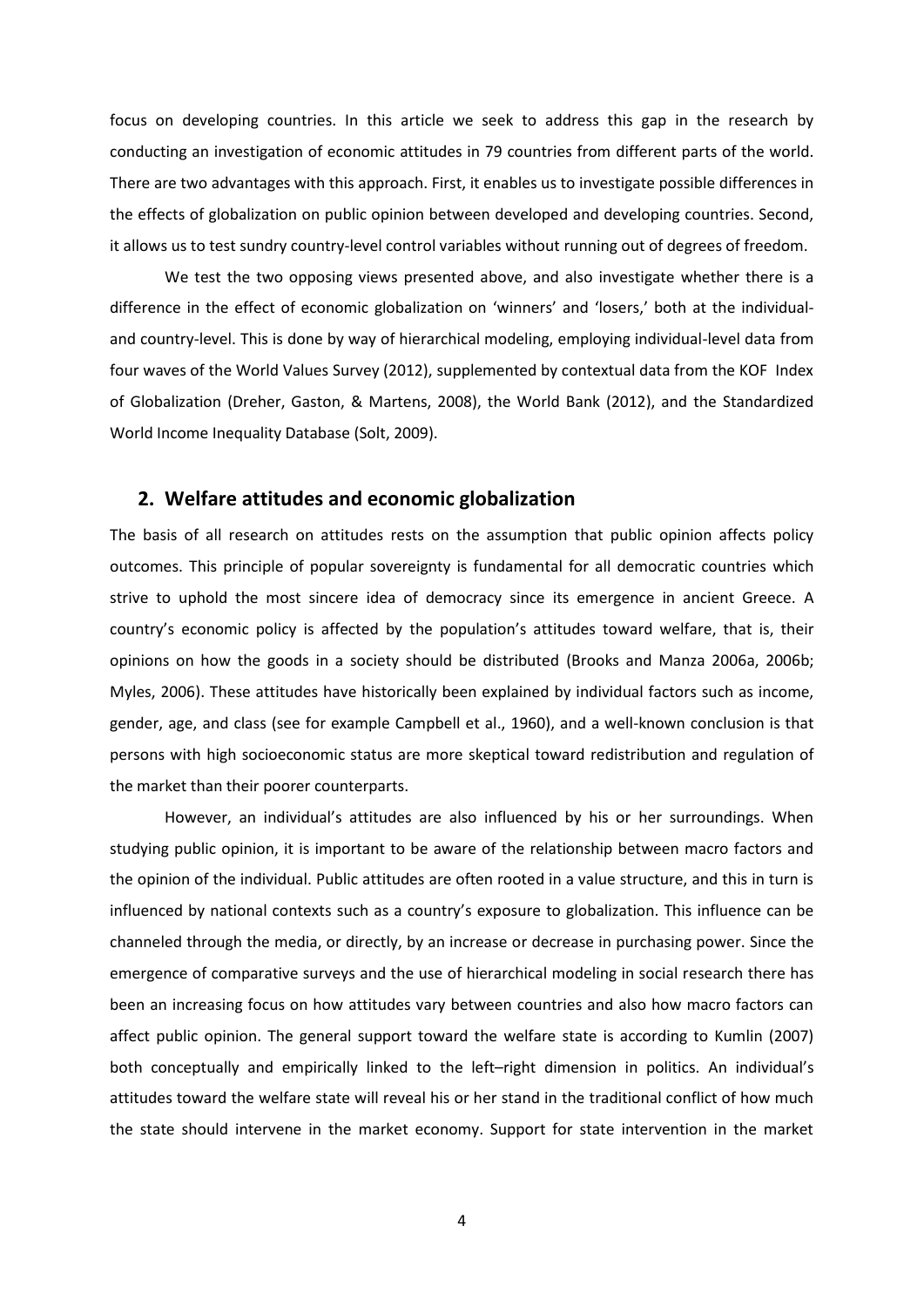economy, in addition to high levels of social equality, a large public sector, and a highly redistributive tax system is often related to leftist attitudes, while the opposite is often true for rightist attitudes.

#### *2.1 Economic globalization*

We can trace the roots of economic globalization back to the time when Ancient Rome started trading goods with China. Since then the world economy has developed via the mechanism of production in Europe during the renaissance, through the mercantilism of the  $17<sup>th</sup>$  century, and further into the industrial revolution in Europe during the mid-19<sup>th</sup> century. One of the most striking effects of the industrial revolution was the quadrupling of international trade in the period between 1850 and 1880 (Claes, Hveem, and Tranøy, 2012, p. 93). The same period is also characterized by the development of free trade politics in the United Kingdom, which later spread to the rest of the European states. After the setbacks of the two world wars the world is again becoming increasingly globalized. Organizations such as the World Bank, IMF, WTO, OECD, and the EU all implementcentral features of economic globalization. Also, former developing countries, like China and India, have become some of the largest economies in the world.

Several empirical studies find that more capitalist countries tend to have better outcomes on economic development and peace and harmony (de Soysa and Fjelde, 2010; Gartzke, 2007; Graeff and Mehlkopf, 2003; Gwartney and Lawson, 2005; Iversen, 2008), implying that economic globalization may cause an increase in people's standard of living. Following rational choice theory which argues that self-interest is central in forming people's attitudes, economic globalization could have a rightist effect on welfare opinions. Downs (1957) argues that a voter will compare the advantages of having one political party (or alliance) in government against the other alternative(s). The voter will support the alternative that maximizes his or her utility. When citizens experience economic prosperity they may change their attitudes from being proponents of an extensive welfare state, to wanting less government responsibility. The reason is that they have now become contributors to the welfare state rather than beneficiaries. Thus, our first hypothesis appears:

#### *H1: Increased economic globalization leads to the public wanting less government responsibility.*

#### **2.2 Comparative advantages: Beneficial only for those that can compete?**

The theory of comparative advantage has its origin in the writings of the British economist David Ricardo (1817). The assumptions of his theory are that the factors of production are immovable between countries, while the products they produce are mobile. If every country specializes its production and use some of it for export – which in turn is used to finance the import of goods from other countries – these countries are able to utilize their advantages in the international trade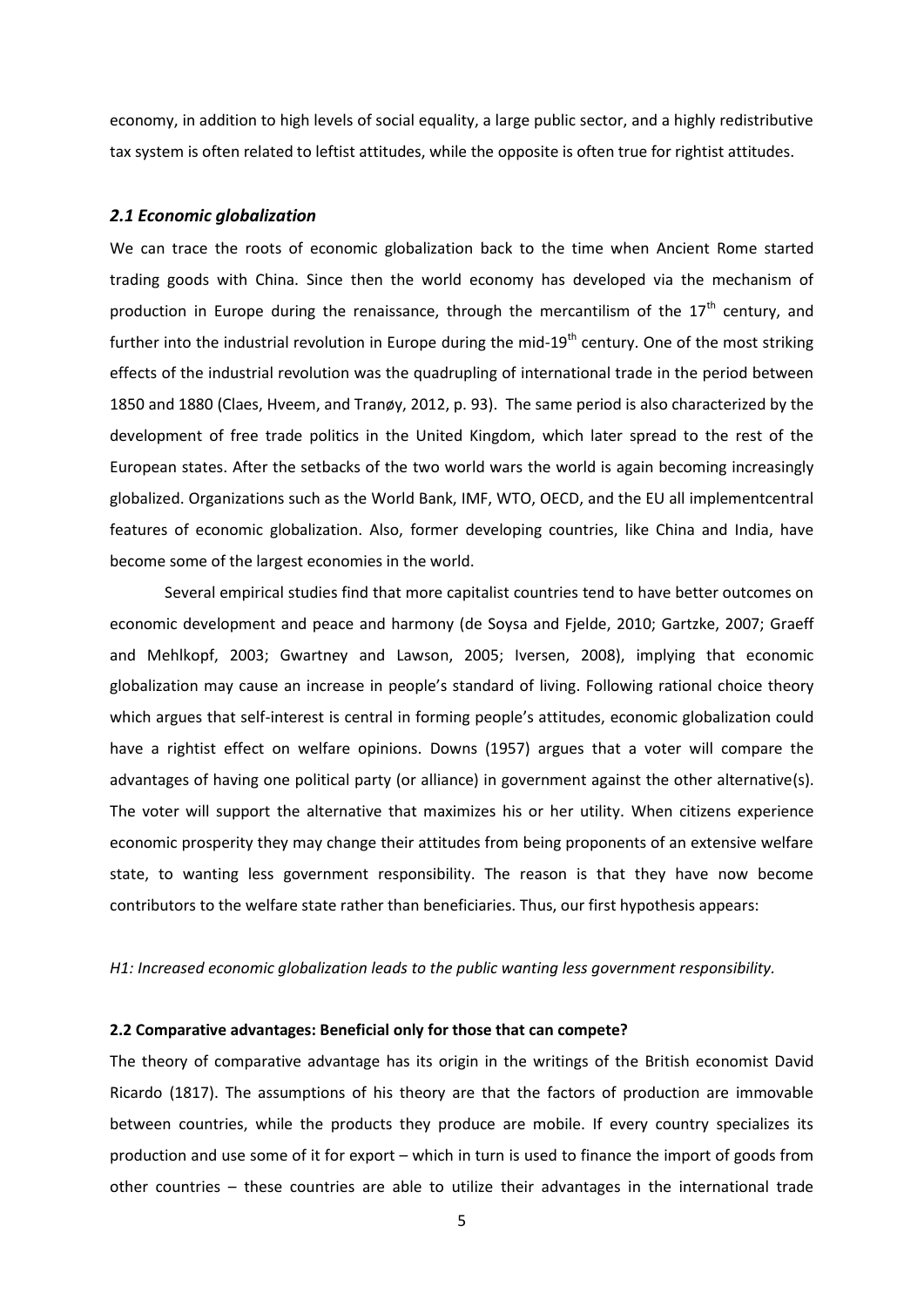system. Ricardo essentially demonstrates that all countries could benefit economically from specializing in producing those items in which they have a relative cost advantage, and then trading with other countries. Inspired by Ricardo's theory of comparative advantages, the Swedish economists Heckscher and Ohlin created the Heckscher-Ohlin (H-O) model (Ohlin, 1933). The baseline of the H-O model is that countries will export products that are easy and cheap for them to produce, and import those products that would have been harder and relatively more expensive to manufacture. Countries have their respective strengths in land, labor, or capital. The countries that have their strength in capital (especially the West) are regarded as the winners of globalization.

Economic models of voting stipulate that voters assess the economy of their country by looking at different economic indices, such as GDP growth rate and their personal economy. Their attitudes toward their state's or their own personal economy will affect the way they vote (Lewis-Beck and Stegmaier, 2007). Drawing on Ricardo (1817) and Ohlin (1933) as well as rational choice theory (Downs, 1957) we should be able to observe a turning point of attitudes when economic globalization reaches a certain level. The rationale behind this is that citizens have a sense of their respective countries' competitiveness in the global market. Until a country reaches a certain level of globalization, getting more of it means that the country is perceived as being exploited on the global field of trade. However, when the country reaches a level where it can compete with the other actors, people recognize that they are benefiting from a further increase in globalization. In other words, they will see that their country is successful in the global market competition, and based on self-interest will shift toward the right. This shift in attitudes is illustrated in Figure 1, and constitutes the basis of our second hypothesis:





**Figure 1** *A rightist shift in welfare attitudes*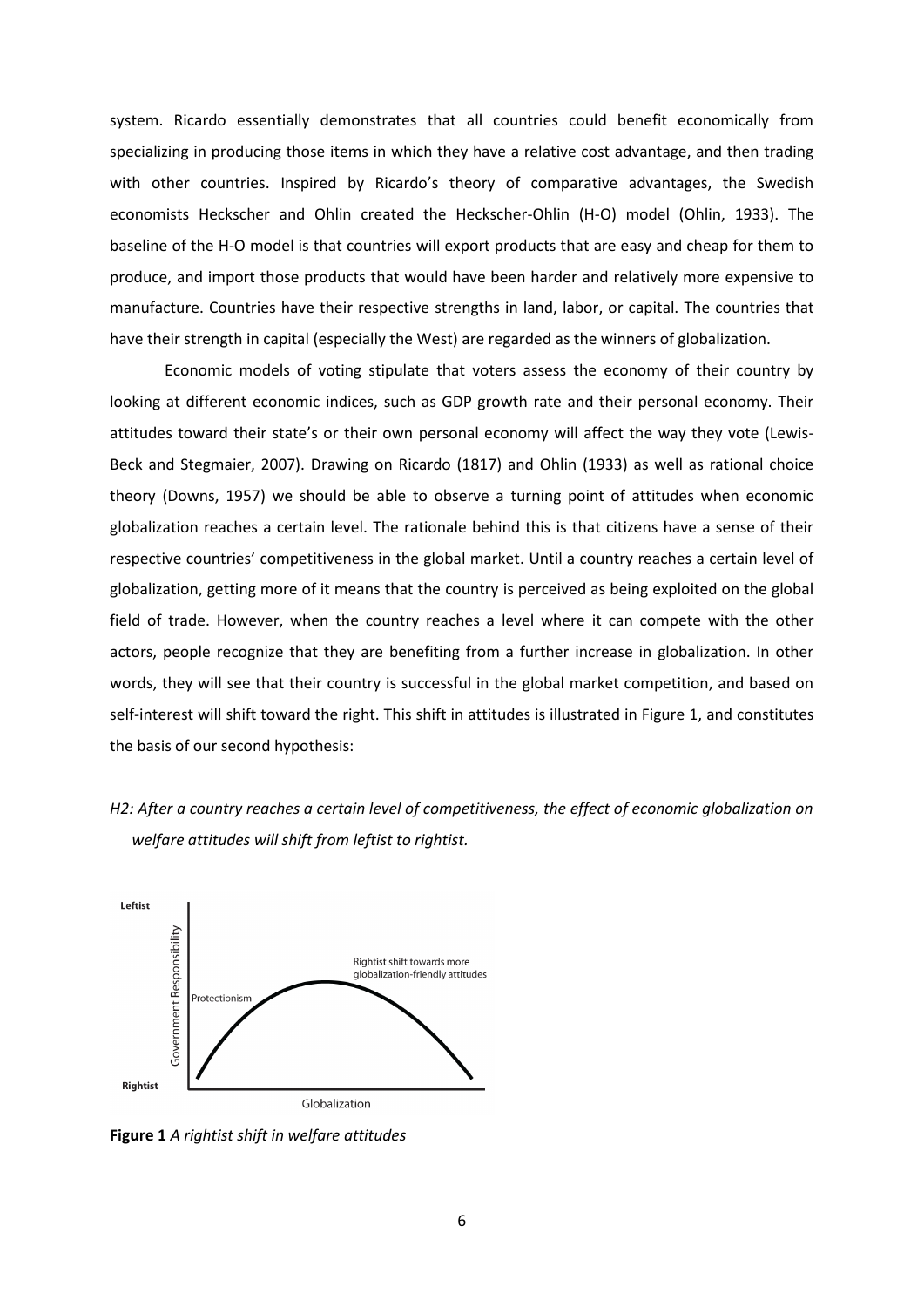#### *2.3 The compensation hypothesis*

Central in the literature on globalization's effect on public opinion we find the compensation hypothesis. This states that globalization leads to welfare state expansion since governments will try to compensate citizens who are vulnerable to the risks associated with increased international competition and volatility (Walter, 2010: 403).

Cameron (1978) studied 18 OECD countries in the period 1960–75 and found that more open economies have features that cause higher demands for government transfers like social security, pensions, and unemployment benefits. Ruggie (1982) followed suit and explained how the international economic liberalism after World War II gave the welfare state a central role. Three years later, Katzenstein (1985) found that governments in small European states like Sweden and Austria have responded to insecurity from increased globalization with higher government involvement. A more recent contribution is Rodrik (1998), who found evidence for the compensation hypothesis when investigating the degree of openness and size of public sector in over 100 countries. He discovered that when risks caused by international trade are highest, the relationship between openness and government size is at its strongest.

Walter (2009, 2010) criticizes aspects of the literature for focusing only on certain parts of the causal chain from openness to government spending. She presents a test of the compensation hypothesis' micro-foundations, and uses different indicators for measuring individual's positions as globalization 'winners' or 'losers.' Further, she tests the causal mechanism of the compensation hypothesis, and argues that it consists of several links between the individual's position in the global economy, perceptions of risk, and policy preferences (see Figure 2).



**Figure 2** *Globalization and welfare state expansion: The causal chain Note:* Figure is from Walter (2010)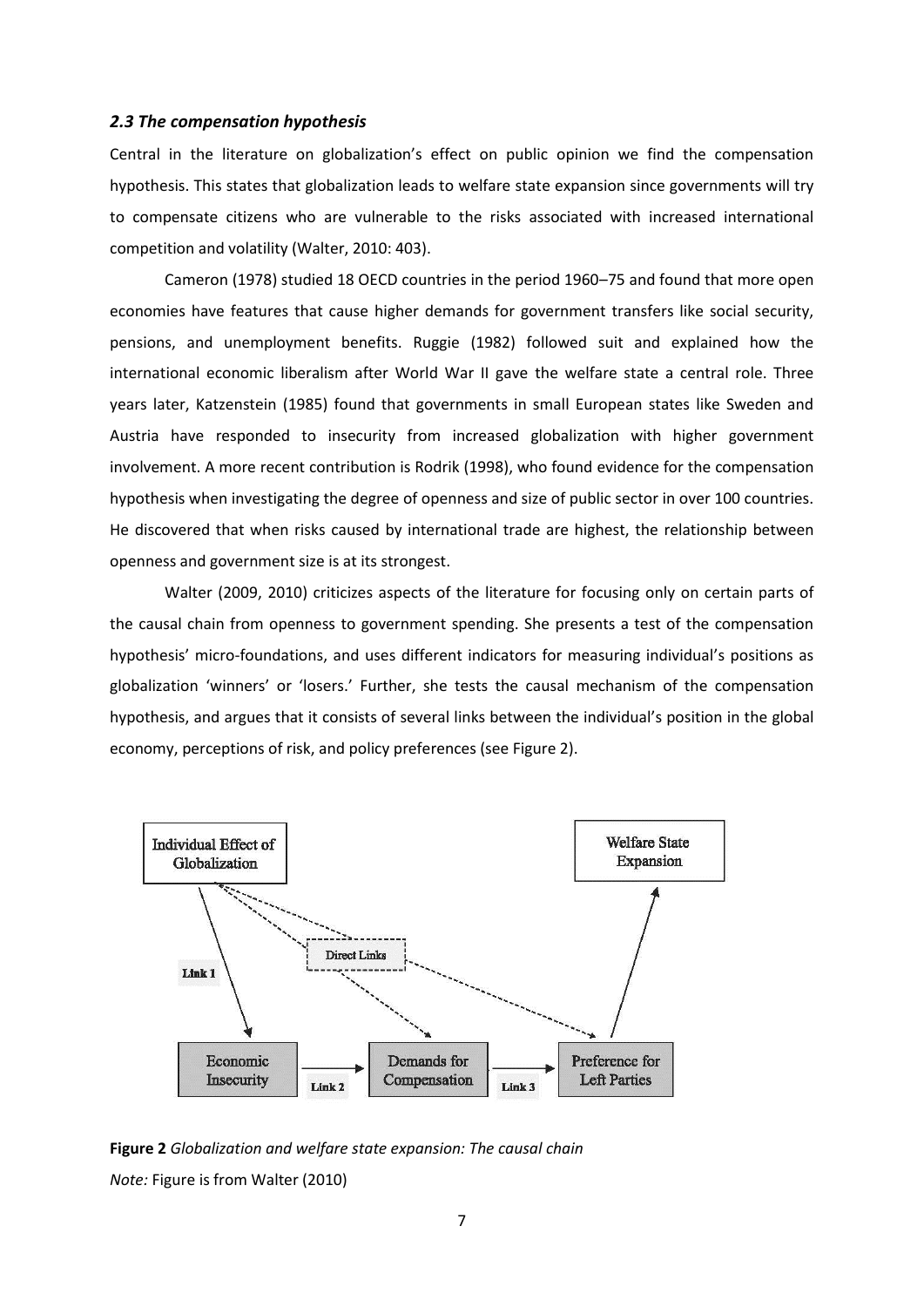The first causal link is between the individual's position in the globalized economy and his or her feelings of economic insecurity. The second link is between the individual's feelings of economic insecurity and policy preferences for more social protection. The third link is between the individual's preference for social protection, and a preference for leftist political parties in government. An example here is where the citizen decides to vote for a political party at the left end of the scale to achieve his desire for more social protection. The preference for more leftist political parties may in turn lead to an expansion of the welfare state.

Walter (2010) uses a sample drawn from Switzerland to see if the compensation hypothesis can be observed empirically. She finds support for the causal logic of the compensation argument, and strong evidence for the direct links which, she argues, implies that a country's exposure to globalization increases individual job security. This in turn enhances preferences for welfare state expansion, and these preferences are positively related to partisan preferences for the left. Several authors find empirical support for the compensation hypothesis. Bernauer and Achini (2000, p. 254) argue that openness to international trade '…goes hand in hand with a larger size of public sector.' Garrett and Mitchell (2001) show that countries with greater shares of foreign direct investment are associated with more progressive taxation. We thus present our third hypothesis:

#### *H3: Increased economic globalization leads to leftist welfare attitudes among citizens.*

It is important to stress that this hypothesis does not state the same as the compensation hypothesis. In the present article we test only one of the causal links that Walter (2010) presents as the causal chain of the compensation argument: the link between the individual effect of globalization and demands for compensation. Implicit in this hypothesis is the argument that economic globalization can create economic insecurity, especially for individuals characterized as globalization losers. The demand for compensation is assumed to be higher for this group than for globalization winners, who benefit from the effects of a more global economy.

## *2.4 Differences in welfare attitudes*

As noted in the previous section, the main argument of the compensation hypothesis is that globalization leads to expansion of the welfare state because of the risks associated with integration in the global economy. The idea behind this argument is that the welfare state will function as a safety net against external risk. Following Walter's (2010) causal chain the fourth hypothesis of our article appears:

8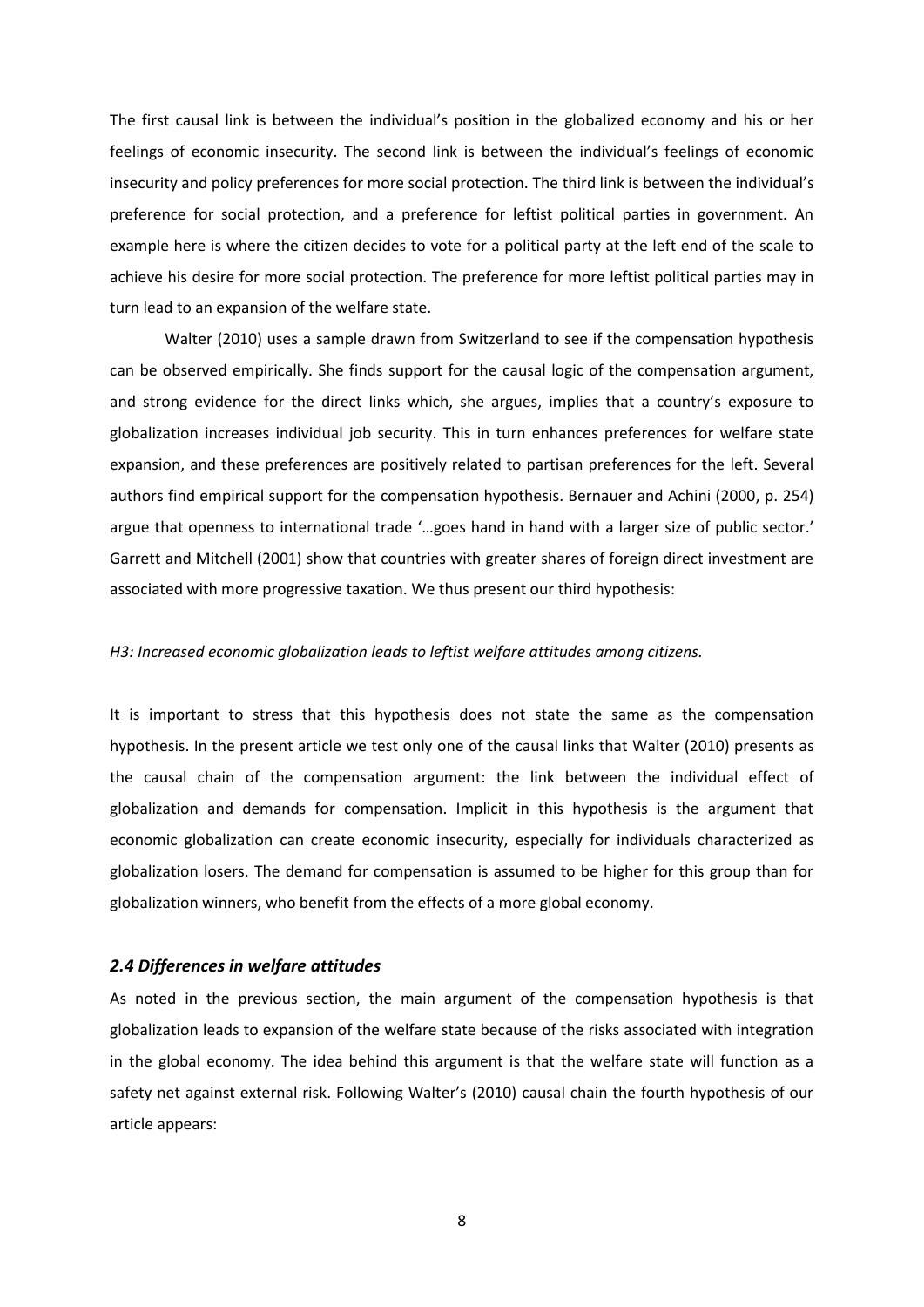*H4: Individuals in developing countries will have more leftist welfare attitudes than individuals in developed countries.*

This hypothesis is based on the assumption that citizens in developing states in general have less education and job security than those in developed countries, and often tend to be typical *globalization losers*. Following this, they will want more support and welfare benefits from the state to protect them from the external risks that come with increased economic globalization.

Following the same rationale as led us to our second hypothesis where, because of their increased competitiveness developed countries will gain more from globalization than their less developed counterparts, we present our final hypothesis:

*H5: Economic globalization leads to leftist welfare attitudes for citizens in developing countries, and rightist welfare attitudes for those in developed countries.*

## **3. Research design and data**

We employ hierarchical modeling to get a global assessment of how economic globalization affects the public's attitudes toward welfare. To achieve this we investigate data from more than 180,000 respondents, 152 country-years, and 79 countries. $^1$  The individual-level data are from four waves of the World Values Survey (2012).<sup>2</sup> At the country-year-level we have we have included three measures: ECONOMIC GLOBALIZATION (Dreher et al., 2008), GINI (Solte, 2009), and GDP PER CAPITA (World Bank, 2012).

The data are hierarchically structured in three levels, which imply that the units at the individual level are nested within units at the country-year-level, and the units at this level are nested into units at the country-level. By employing multilevel analysis we are able to account for the variance in the dependent variable measured at the lowest level by taking the higher levels into consideration (Steenbergen and Jones, 2002: 219). We employ random intercept models which assume that the intercepts for the different level-2 (country-year) and level-3 (countries) will vary.

The dependent variable in this analysis is GOVERNMENT RESPONSIBILITY (1–10). This measure captures the left–right dimension of welfare attitudes by making the respondents answer on a scale if they think that they think that the individual should take more responsibility to provide for themselves (1), or if the state should take more responsibility to provide for its citizens (10). Thus, low values on this variable indicate rightist attitudes, while high values mean that the respondent

**.** 

 $1$  For list of countries, see Appendix.

 $2$  Wave 2 (1989–93), Wave 3 (1994–99), Wave 4 (1999–2004), and Wave 5 (2005–07). Neither the WVS nor Ronald Inglehart are responsible for the analysis and interpretations made in this article.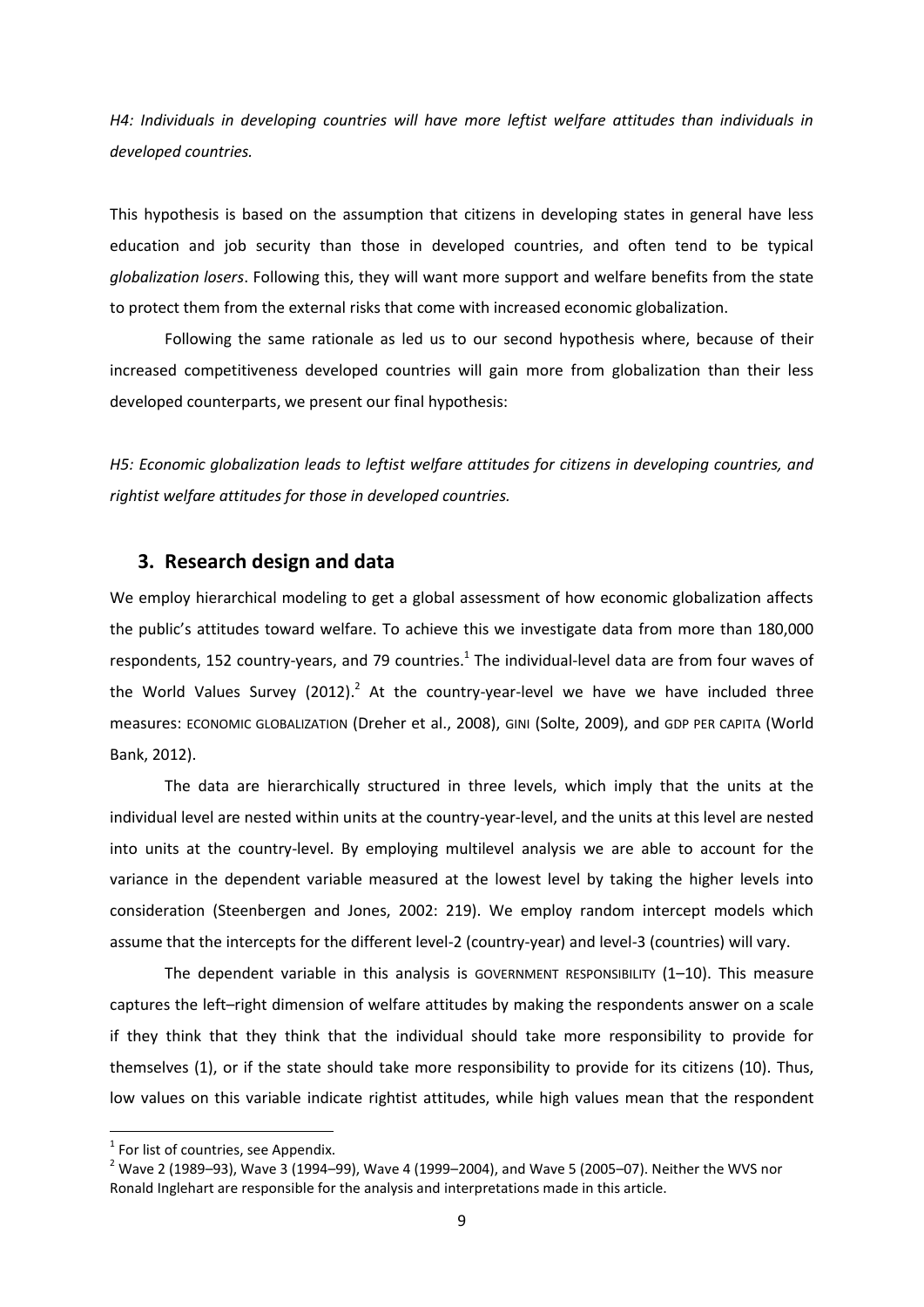favors a more developed welfare state. The variable has a mean of 6.072 and a standard deviation of 3.014. We have included the following controls at the individual level: WOMEN  $(0-1)$ , AGE, HIGH EDUCATION  $(0-1)$ , INCOME  $(1-10)$ , SOCIAL TRUST  $(0-1)$ , MARRIED  $(0-1)$ , and EMPLOYED  $(0-1)$ .

The main independent variable in this analysis is ECONOMIC GLOBALIZATION, and is taken from the economic dimension of the KOF Index. It is a continuous variable (1-100) consisting of two subindexes that are proxies for economic globalization: (1) *actual flows*, including trade, flows of foreign direct investments (FDI), FDI in stocks, portfolio investments, and income payments to foreign nationals – all measured as a percentage of GDP; and (2) *restrictions*, including hidden import barriers, mean tariff rate, taxes on international trade, and capital account restrictions. We have also included the country-year-level controls GDP PER CAPITA, which is the gross domestic product of a country divided by midyear population, and GINI, a measure of inequality within an economy. More specifically, the Gini index measures how income or consumption expenditure among individuals/households within an economy deviates from a perfectly equal distribution and is besed on the Lorenz curve. All our country-year variables are lagged one year.

### **4. Results**

Figure 3 shows that the developed countries dominate the high end of the economic globalization scale, while the developing states are placed at the low end. The figure also shows that the more globalized countries generally have lower (rightist) mean scores on the GOVERNMENT RESPONSIBILITY scale. This bivariate statistic indicates the same relationship suggested in our first hypothesis, that economic globalization leads to more rightist attitudes in the public.



**Figure 3** *Mean values of ECONOMIC GLOBALIZATION and GOVERNMENT RESPONSIBILITY*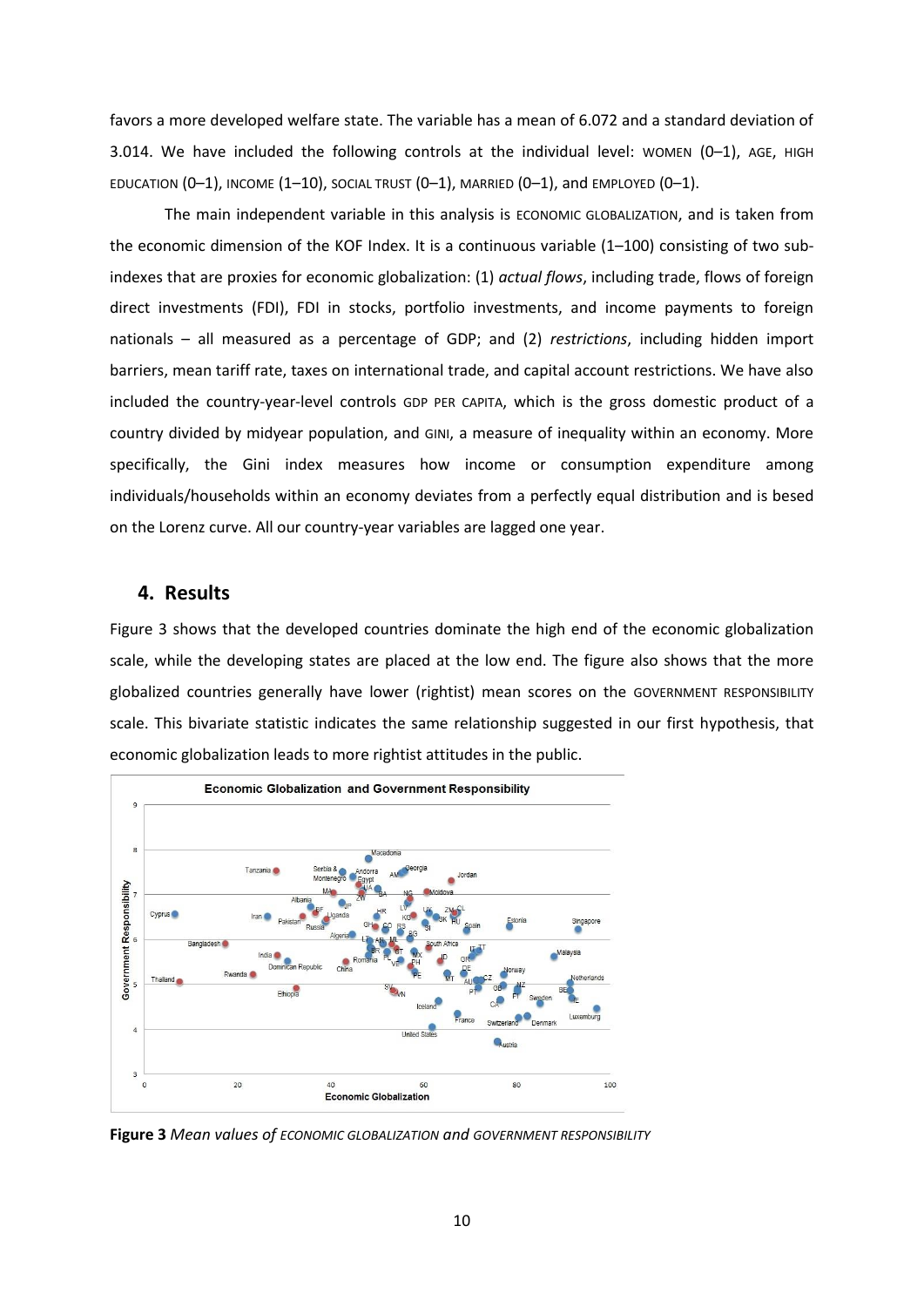|                                     | Model 0    | Model 1    | <b>Model 2</b> | Model 3    | Model 4    | Model 5    |
|-------------------------------------|------------|------------|----------------|------------|------------|------------|
| Constant                            | 5.945***   | $6.487***$ | $7.587***$     | $6.183***$ | $7.350***$ | 2.022      |
|                                     | (.100)     | (.101)     | (.282)         | (.580)     | (1.123)    | (1.911)    |
| Individual-level                    |            |            |                |            |            |            |
| Woman                               |            | $.143***$  | $.143***$      | $.143***$  | $.143***$  | $.143***$  |
|                                     |            | (.014)     | (.014)         | (.014)     | (.014)     | (.014)     |
| Age                                 |            | $.002***$  | $.002***$      | $.002***$  | $.002***$  | $.002***$  |
|                                     |            | (.000)     | (.000)         | (.000)     | (.000)     | (.000)     |
| <b>High Education</b>               |            | $-198***$  | $-198***$      | $-198***$  | $-198***$  | $-198***$  |
|                                     |            | (.017)     | (.017)         | (.017)     | (.017)     | (.017)     |
| Income                              |            | $-113***$  | $-113***$      | $-112***$  | $-112***$  | $-.113***$ |
|                                     |            | (.003)     | (.003)         | (.003)     | (.003)     | (.003)     |
| Social Trust                        |            | $-.041***$ | $-.041**$      | $-.040**$  | $-.040**$  | $-.040**$  |
|                                     |            | (.016)     | (.016)         | (.016)     | (.016)     | (.016)     |
| Married                             |            | $-.027*$   | $-.027*$       | $-0.027*$  | $-0.027*$  | $-.027*$   |
|                                     |            | (.015)     | (.015)         | (.015)     | (.015)     | (.015)     |
| Employed                            |            | $-106***$  | $-106***$      | $-.106***$ | $-106***$  | $-.106***$ |
|                                     |            | (.015)     | (.015)         | (.015)     | (.015)     | (.015)     |
| Country-year-level                  |            |            |                |            |            |            |
| Economic Globalization              |            |            | $-018***$      | $.036*$    | $.039*$    | $.129***$  |
|                                     |            |            | (.004)         | (.020)     | (.021)     | (.035)     |
| Economic Globalization <sup>2</sup> |            |            |                | $-.000***$ | $-.000***$ |            |
|                                     |            |            |                | (.000)     | (.000)     |            |
| GDPpc                               |            |            |                |            | $-.120$    | $.624**$   |
|                                     |            |            |                |            | (.109)     | (.219)     |
| <b>GINI</b>                         |            |            |                |            | $-.008$    | $-0.012$   |
|                                     |            |            |                |            | (.010)     | (.010)     |
| GDP*Economic<br>Globalization       |            |            |                |            |            | $-015***$  |
|                                     |            |            |                |            |            | (.004)     |
| <b>Random Effects</b>               |            |            |                |            |            |            |
| $s_{\rm e}^{\ 2}$                   | 8.108      | 8.002      | 8.002          | 8.002      | 8.002      | 8.002      |
| $s_{u}^2_{20}$                      | 0.515      | 0.501      | 0.513          | 0.496      | 0.499      | 0.496      |
| $S_v$ <sup>-</sup> 0                | 0.487      | 0.452      | 0.305          | 0.276      | 0.263      | 0.210      |
| Level-1 $N$<br>Level- $2N$          | 184,779    | 184,779    | 184,779        | 184,779    | 184,779    | 184,779    |
| Level-3 $N$                         | 152<br>79  | 152<br>79  | 152<br>79      | 152<br>79  | 152<br>79  | 152<br>79  |
| $-2LL$                              | $-455,911$ | $-454,697$ | $-454,689$     | -454,686   | $-454,685$ | $-454,681$ |

**Table 1** *Random intercept model with GOVERNMENT RESPONSIBILITY as dependent variable, regression coefficients with standard errors in parentheses.*

*Note:* \*\*\* = p<0.01, \*\* = p<0.05, \* = p<0.1.  $s_e^2$  = variance of level-1 residual,  $s_u^2$ <sub>0</sub> = variance of level-2 residual,  $s_v^2$ <sup>0</sup> = variance of level-3 residual.

In our models we have followed Hox' (2010, p. 55f) recommendation by employing the bottom-up strategy of starting with a simple model and adding complexities. In Model 1 we include only individual-level variables. We then proceed by adding our main independent variable ECONOMIC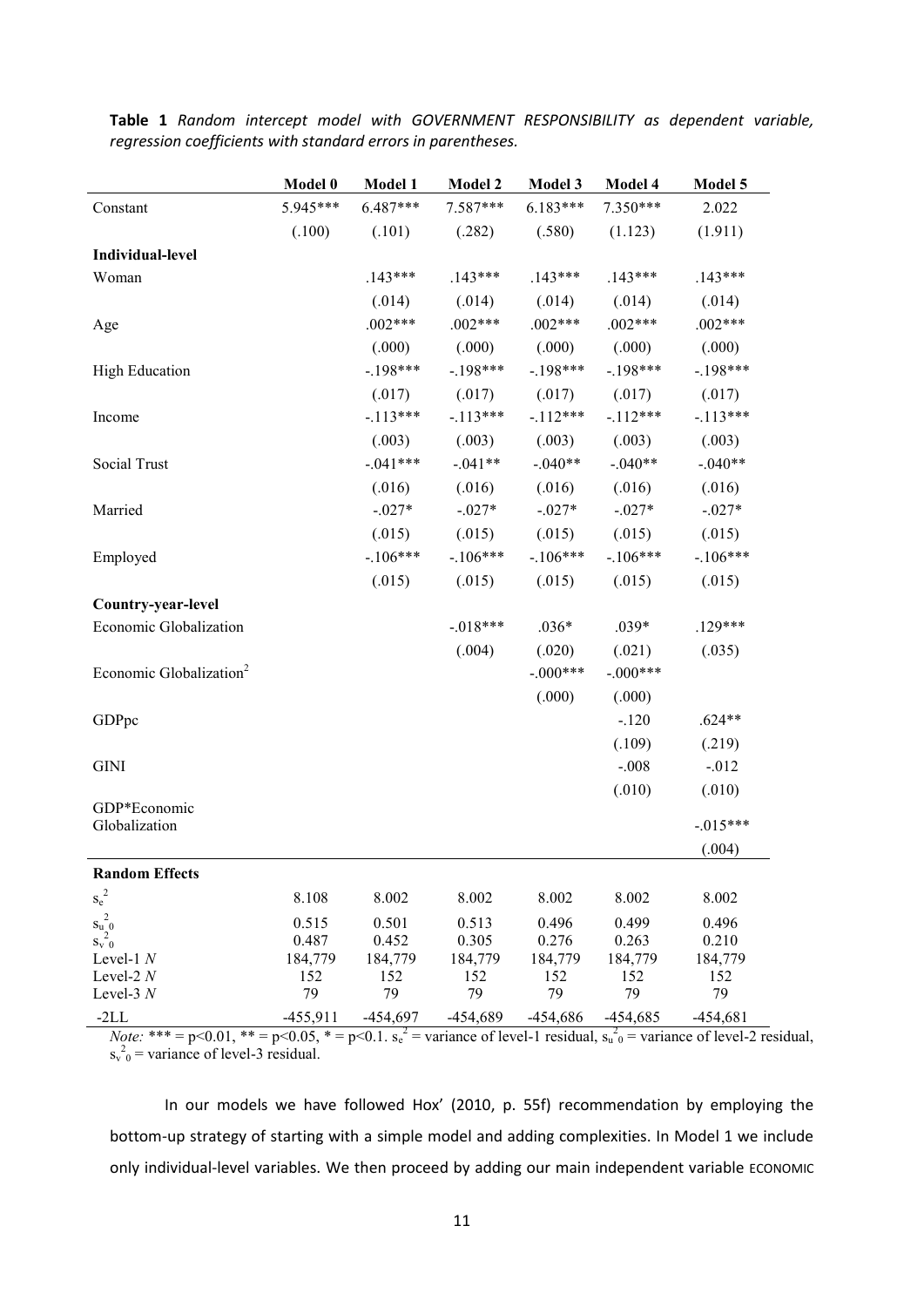GLOBALIZATION in Model 2. In our third model we add the quadratic term of globalization, ECONOMIC GLOBALIZATION² to test for any curvilinear effects. In Model 4 we control for GDP PC and GINI. In the fifth model we add an interaction term consisting of ECONOMIC GLOBALIZATION and GDP PC. Models 0–5 are presented in Table 1, and Model 5 is formally defined as:

ed in Table 1, and Model 5 is formally defined as:  
\n
$$
Y_{ijk} = \beta_0 + \beta_1 X_{ijk1} + \beta_2 X_{ijk2} + \beta_3 X_{ijk3} + \beta_4 X_{ijk4} + \beta_5 X_{ijk5} + \beta_6 X_{ijk6} + \beta_7 X_{ijk7} + \gamma_8 Z_{jk8} + \gamma_9 Z_{jk9} + \gamma_{10} Z_{jk10} + \gamma_{11} Z_{jk8} Z_{jk9} + e_{ijk} + u_{0jk} + v_{0k}
$$

In the equation,  $Y_{ijk}$  is the value of the dependent variable for individual i, and  $\beta_0$  is the intercept.  $\beta X_{ijk}$  represents the regression coefficients at the individual level i, within country-year j, in country  $k$ , while  $\gamma Z_{jk}$  represents the regression coefficients at the country-year level, within country-year *j*, in country  $k$ .  $e_{ijk}$ ,  $u_{0jk}$ , and  $v_{0k}$  represent the residual for the individual-level, country-year-level and country-level, respectively.

In Model 5, the variables at the individual level are all statistically significant at the 0.01-level, except for SOCIAL TRUST and MARRIED, which are significant at the 0.05- and 0.1-levels respectively. None of the variables at the individual level was altered substantially after adding variables at the country- year level. The results in all models show that women have more leftist attitudes, and are thus more supportive toward increased government responsibility than men. This is accordance with previous research, which finds that women are more prone to hold leftist attitudes than men (e.g., Finseraas & Ringdal, 2012). The variable AGE indicates that people develop more leftist attitudes the older they get.

The variables INCOME and HIGH EDUCATION show that the higher income and education an individual have the more rightist attitudes he or she has toward government responsibility. This is expected since individuals with high income and education do not have the same need for social services as people with a lower socioeconomic status have (Koçer and van de Wefhorst, 2012). Further, the models show that high levels of social trust correlates with rightist attitudes. Social trust might be an indicator for a belief in the individual, thus having faith in people's ability to take care of themselves. Scores on the variables MARRIED and EMPLOYED are also associated with rightist attitudes.

The results from Model 4 show that both GDP PC and GINI, have a negative effect on the dependent variable. For GINI this implies that citizens living in countries with high levels of inequality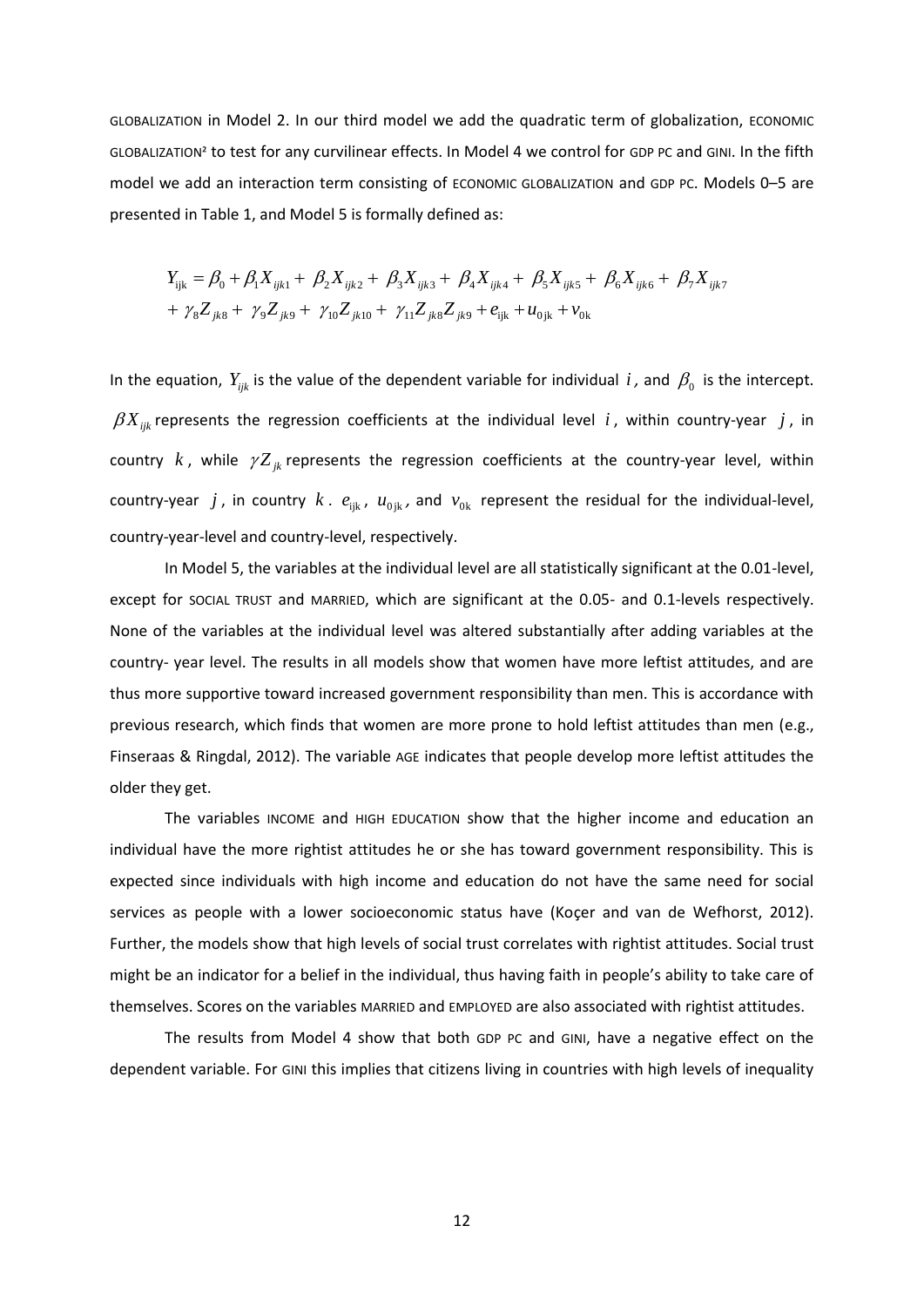are less supportive of government responsibility. However, this finding is not statistically significant.<sup>3</sup> The negative coefficient of GDP PC indicates that people in countries with a high level of GDP per capita are less supportive toward government responsibility than citizens of poorer countries. This indicates that our fourth hypothesis: *Individuals in developing countries will have more leftist welfare attitudes than individuals in developed countries*, has some support. However, this variable in not statistically significant and our fourth hypothesis is not supported.

As stated, our main independent variable is ECONOMIC GLOBALIZATION. When first included in Model 2, the coefficient for this measure is statistically significant at the 0.01-level, indicating that economic globalization leads to less support for government responsibility – in other words, more rightist attitudes toward welfare. This finding renders support for our first hypothesis: *Increased economic globalization leads to the public wanting less government responsibility*, and firmly rejects our third: *Increased economic globalization leads to leftist welfare attitudes among citizens*. However, we must take into account that there is a majority of developed countries in our sample (see Appendix).

To test our second hypothesis: *After a country reaches a certain level of competitiveness, the effect of economic globalization on welfare attitudes will shift from leftist to rightist*, a quadratic term of ECONOMIC GLOBALIZATION was added. The predicted probabilities are shown in Figure 4.



**Figure 4** *The curvilinearity of ECONOMIC GLOBALIZATION*

*Note:* Graph is calculated based on Model 4.

**.** 

 $3$  For the level-2 variables we are dealing with data that borders on the population as a whole. The underlying logic of significance testing here is not sample theory, but rather stochastic model theory. We generalize from the observations we find, to the mechanism that generates the data (Gold, 1969; Henkel, 1976).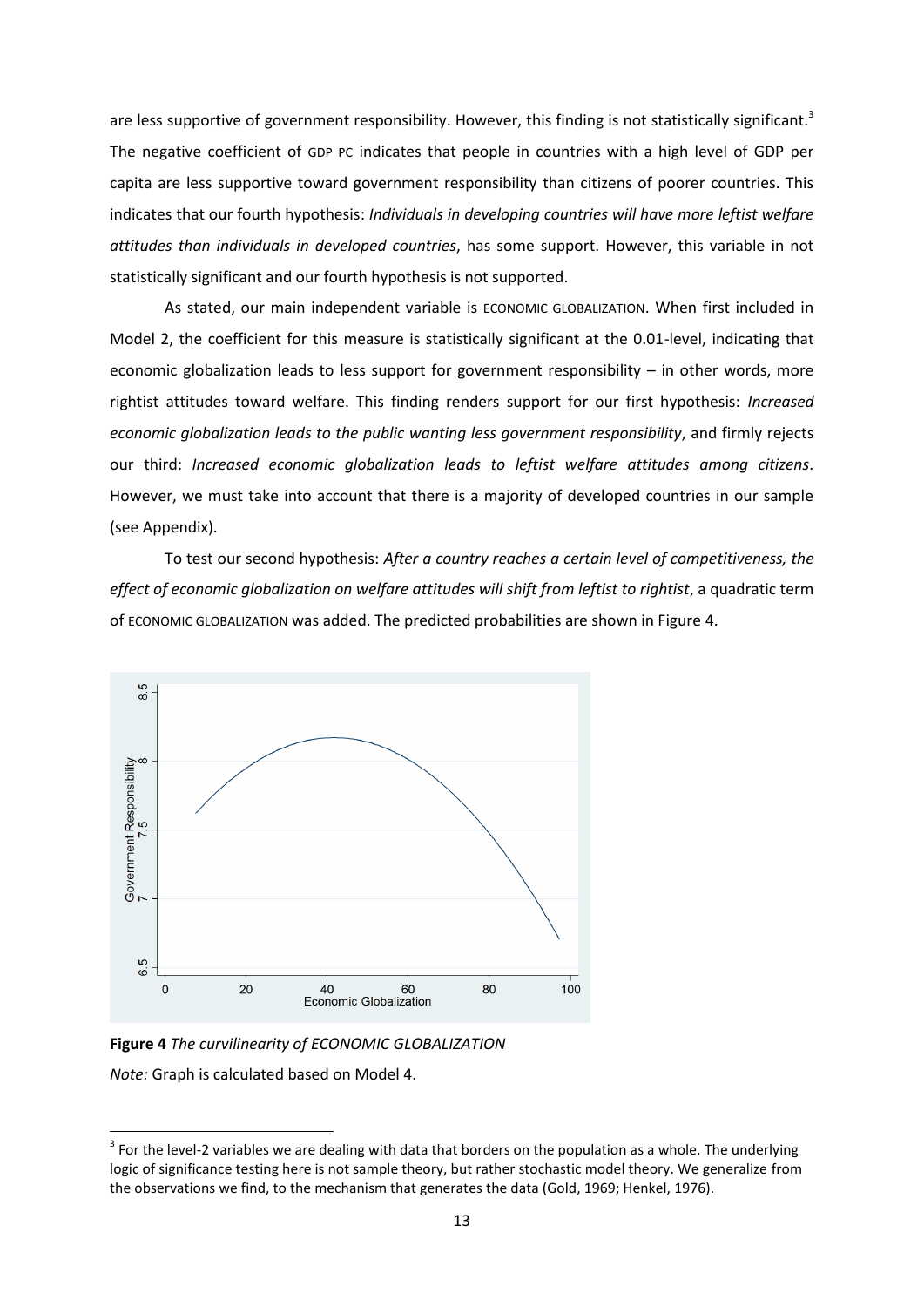The graph shows that the effect of economic globalization on government responsibility is curvilinear.<sup>4</sup> The effect of economic globalization increases up to a point (41.80) and then decreases. In other words, economic globalization has a positive effect on attitudes toward government responsibility up until a country reaches a little under halfway up on the globalization scale. After this point is reached the effect becomes negative (rightist). The original term is significant at the 0.1-level and the squared term is significant at the 0.01-level. We thus conclude that there is a curvilinear effect of economic globalization on welfare attitudes.

In Model 5 an interaction term comprising GDP PC and ECONOMIC GLOBALIZATION was added to see if globalization affected developing and developed countries differently as was hypothesized in H5: *Economic globalization leads to leftist welfare attitudes for citizens in developing countries, and rightist welfare attitudes for those in developed countries*. We have graphed the conditional effect in Figure 5.



**Figure 5** *Interaction effects of GDP PER CAPITA and ECONOMIC GLOBALIZATION on GOVERNMENT RESPONSIBILITY*

The figure (and Model 5) revealsa negative (rightist) effect of globalization when GDP PC is large, and a positive (leftist) effect when the same variable has a low score. In other words, the result of our

**.** 

 $4$  The coefficient for the squared term was 0.000472.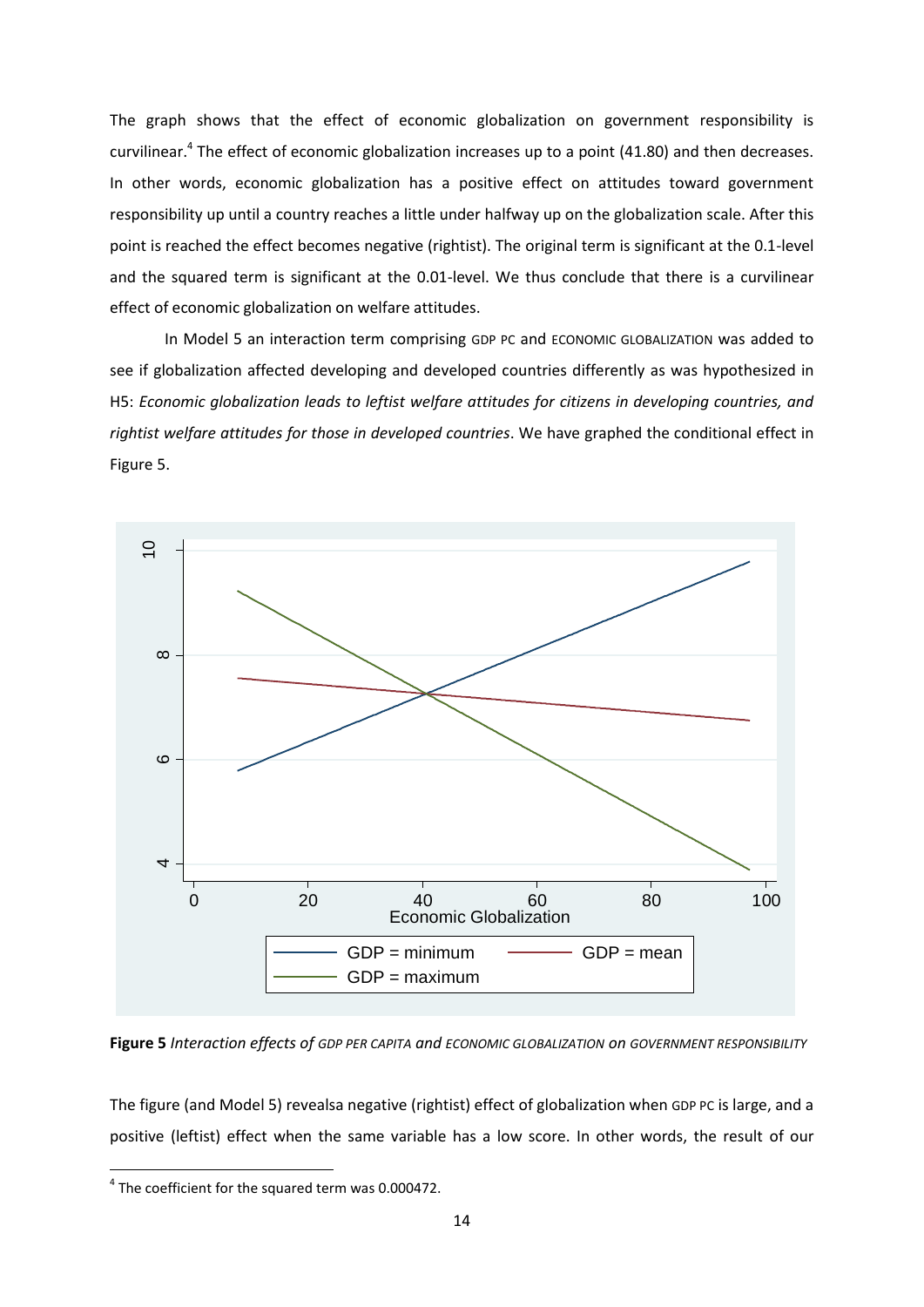analysis shows that there is a difference in the effect of economic globalization on welfare attitudes in developing and developed countries. Thus, our fifth hypothesis receives support.<sup>5</sup>

|                                                                                                                                                                               | Supported | <b>Not</b><br>Supported |
|-------------------------------------------------------------------------------------------------------------------------------------------------------------------------------|-----------|-------------------------|
| H1: Increased economic globalization leads to the public wanting<br>less government responsibility.                                                                           | X         |                         |
| H2: After a country reaches a certain level of competitiveness, the<br>effect of economic globalization on welfare attitudes will shift<br>from leftist to rightist.          | X         |                         |
| H3: Increased economic globalization leads to leftist welfare<br>attitudes among citizens.                                                                                    |           | x                       |
| <i>H4:</i> Individuals in developing countries will have more leftist<br>welfare attitudes than individuals living in developed countries.                                    |           | x                       |
| H5: Economic globalization leads to leftist welfare attitudes for<br>citizens in developing countries, and rightist welfare attitudes for<br>citizens in developed countries. | X         |                         |

#### **Table 2** *Summary of the hypotheses*

## **5. Conclusion**

1

The overall research question of our article is: *How does economic globalization affect welfare attitudes?* By using individual level data from the WVS and contextual data from the KOF Index of Globalization, World Bank, and SWIID, we have investigated the relationship between economic globalization and public economic left–right attitudes. Our conclusion is that economic globalization does indeed affect people's welfare attitudes.

We presented two opposing views on the effects of globalization. Following the rationale of the compensation hypothesis we would expect a leftist shift in attitudes, the reason being that citizens demand protection against the external risks that come with increasing economic globalization (Walter, 2010). On the other hand is the neoliberal argument about the relationship between globalization and growth, which together with rational choice theory constituted the basis of our other main hypotheses. Following this logic economic globalization leads to prosperity and economic growth. Thus, the citizens of highly globalized countries will become richer and not need the security of the welfare state to the same extent as their less globalized counterparts.

<sup>&</sup>lt;sup>5</sup> We have also tested with an interaction between GDP PC and ECONOMIC GLOBALIZATION<sup>2</sup>. The result was not statistically significant.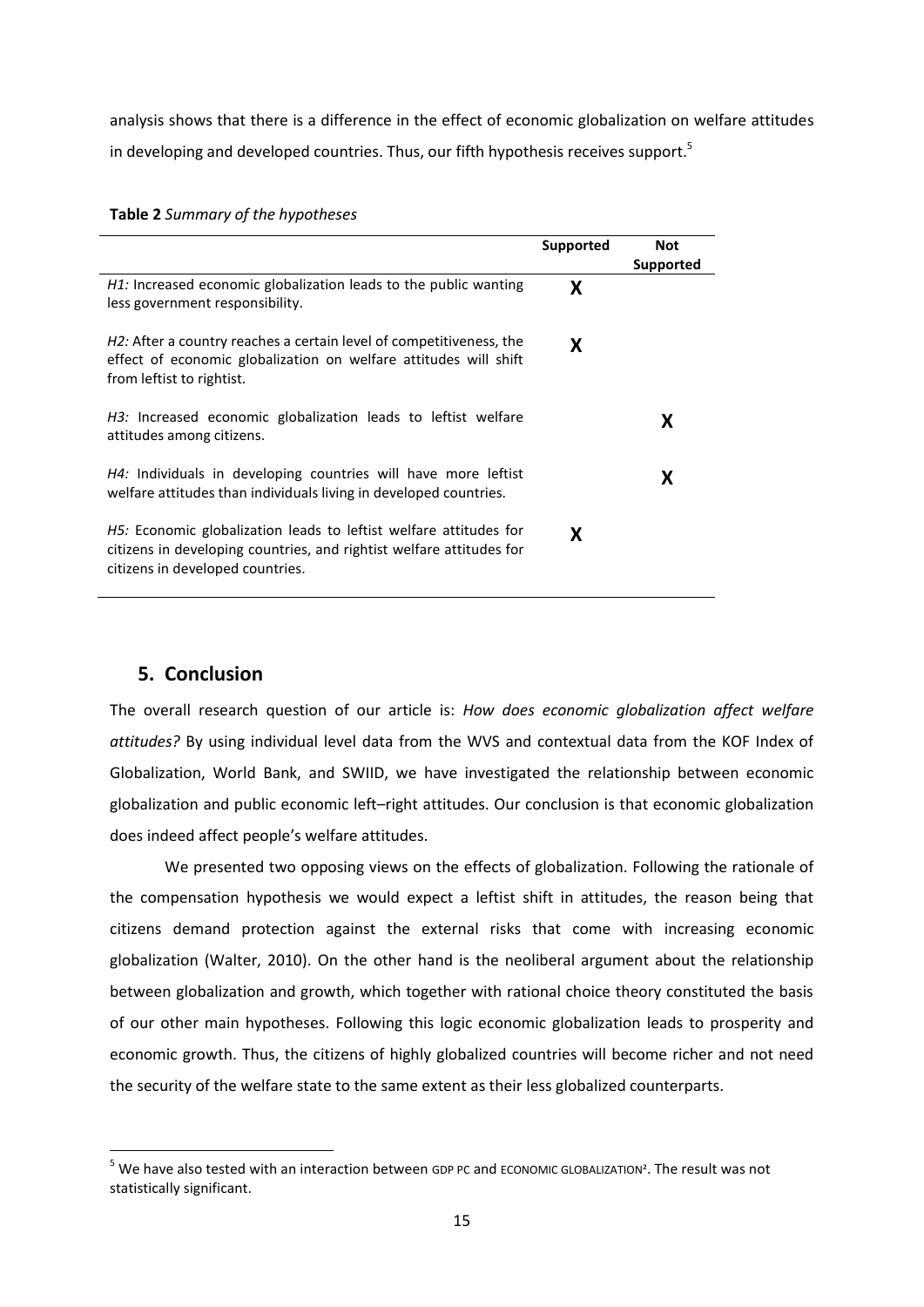The evidence presented in our models suggests that increased economic globalization is associated with more rightist attitudes in the public. However, there is also evidence of a shift in attitudes from leftist to rightist after a country reaches 41.80 on the globalization scale. We have thus chosen to confirm both our first and second hypotheses, and reject the third. In summary, people in developing countries hold more leftist opinions than those in developed countries, and the effects of economic globalization are different depending on a countries *per capita* gross domestic product.

To sum up, the evidence points to some general conclusions: economic globalization has an effect on public welfare attitudes. An explanation for the general rightist effect is that if globalization increases the citizens' standard of living, they will change their attitudes from being proponents of an extensive welfare state, to wanting less government responsibility and redistribution. However, the evidence also suggests that there is a shift in the effect of globalization as a country increases its openness. When people realize their country is becoming competitive in the global market, they will shift toward rightist attitudes to a larger degree.

Our findings are based on data from several developing and developed countries. However, our sample consists of more developed than developing countries, which implies that we must have some caution when accepting our first hypothesis. By including more developed countries there is a possibility that the curvilinear effect would be stronger. Walter (2010) argues that it is also important to draw on individual level sectorial positions to classify globalization winners and losers within each country. Future research would be well advised to follow up on this thread.

## **6. References**

- Blekesaune, M. & Quadagno, J. (2003). Public attitudes toward welfare state policies: A comparative analysis of 24 nations. *European Sociological Review, 19*(5), 415–427.
- Brooks, C. & Manza, J. (2006a). Social policy responsiveness in developed democracies. *American Sociological Review, 71*(3), 474–494.
- Brooks, C. & Manza, J. (2006b). Why do welfare states persist. *Journal of Politics, 86*(4), 816–827.
- Cameron, D. R. (1978) The expansion of the public economy: A comparative analysis. *American Political Science Review, 72*(4): 1243–1261.
- Campbell, A., Converse, P., Miller, W. E., & Stokes D. E. (1960). *The American Voter*. Chicago, IL: University of Chicago Press.
- Dallinger, U. (2010). Public support for redistribution: What explains cross-national differences?. *Journal of European Social Policy, 20*(4), 333–349.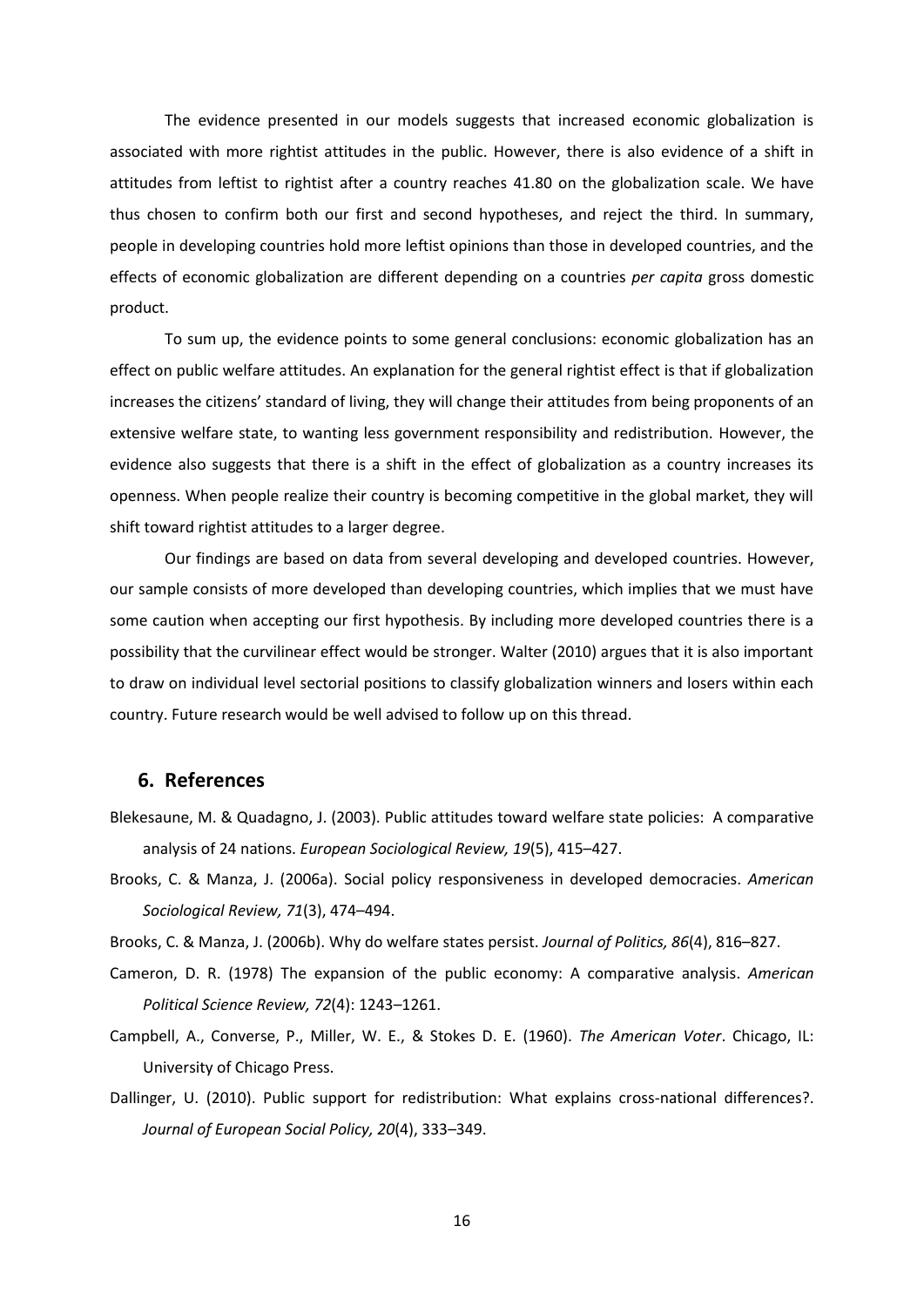de Soysa, I. & Fjelde H. (2010). Is the Hidden Hand an Iron Fist? Capitalism and the Onset of Civil War, 1970–2005. *Journal of Peace Research, 47*(3), 287–298.

Downs, A. (1957). *An Economic Theory of Democracy*. New York: Harper & Row.

- Dreher, A., Gaston, N., & Martens P. (2008). *Measuring Globalization: Gauging its Consequences*. New York: Springer.
- Finseraas, H. (2008). Income inequality and demand for redistribution: A multilevel analysis of European public opinion. *Scandinavian Political Studies*, *32*(1), 94–119.
- Finseraas, H. (2012). Economic globalization, personal risks and the demand for a comprehensive welfare state. In Ervasti, H., Andersen, J. G., Friedberg, T., & Ringdal, K. (eds) *The Future of the Welfare State – Social Policy Attitudes and Social Capital in Europe*. Cheltenham, UK: Elgar, 86– 87.
- Gartzke, E. (2007). The Capitalist Peace. *American Journal of Political Science, 51*(1): 166–191.
- Gold, D. (1969). Statistical tests and substantive significance. *American Sociologist,* 4(1), 42–46.
- Graeff, P. & Mehlkopf, G. (2003). The impact of economic freedom on corruption: Different patterns for rich and poor countries. *European Journal of Political Economy, 19*(3), 605–620.
- Gwartney, J. & Lawson R. (2005). *Economic Freedom in the World 2003: The Annual Report*. Vancouver, CA: The Fraser Institute.
- Henkel, R. E. (1976). *Tests of Significance*. Beverly Hills, CA: Sage.
- Hox, J. (2010). *Multilevel Analysis*. New York: Routledge.
- Iversen, T. (2008). Capitalism and Democracy. In Weingast, B. & Wittman, D. (eds) *Oxford Handbook of Political Economy*. Oxford: Oxford University Press, 601–623.
- Jæger, M. M. (2006). Welfare state regimes and attitudes towards redistribution: The regime hypothesis revisited. *European Sociological Review, 22*(2), 157–170.
- Jakobsen, T. G. (2010). Public versus private: The conditional effect of state policy and institutional trust on mass opinion. *European Sociological Review*, *26*(3), 307–318.
- Katzenstein, P. (1985). *Small States in World Markets: Industrial Policy in Europe*. Itacha, NY: Cornell University Press.
- Koçer, R. G. & van de Wefhorst (2012). Does education affect opinions on economic inequality? A joint mean and dispersion analysis. *Acta Sociologica, 55*(3), 251–272.
- Kumlin, S. (2007). The welfare state: Values, policy preferences, and performance evaluations. In Dalton, R. J. & Klingemann H-D. (eds) *The Oxford Handbook of Political Behavior*. Oxford: Oxford University Press, 362–382.
- Lewis-Beck, M. & Stegmaier, M. (2007). Economic models of voting. In Dalton, R. J. and Klingemann H-D. (eds) *The Oxford Handbook of Political Behavior*. Oxford: Oxford University Press, 518–37.
- Myles, J. (2006) Welfare states and public opinion. *American Sociological Review, 71*(3), 495–498.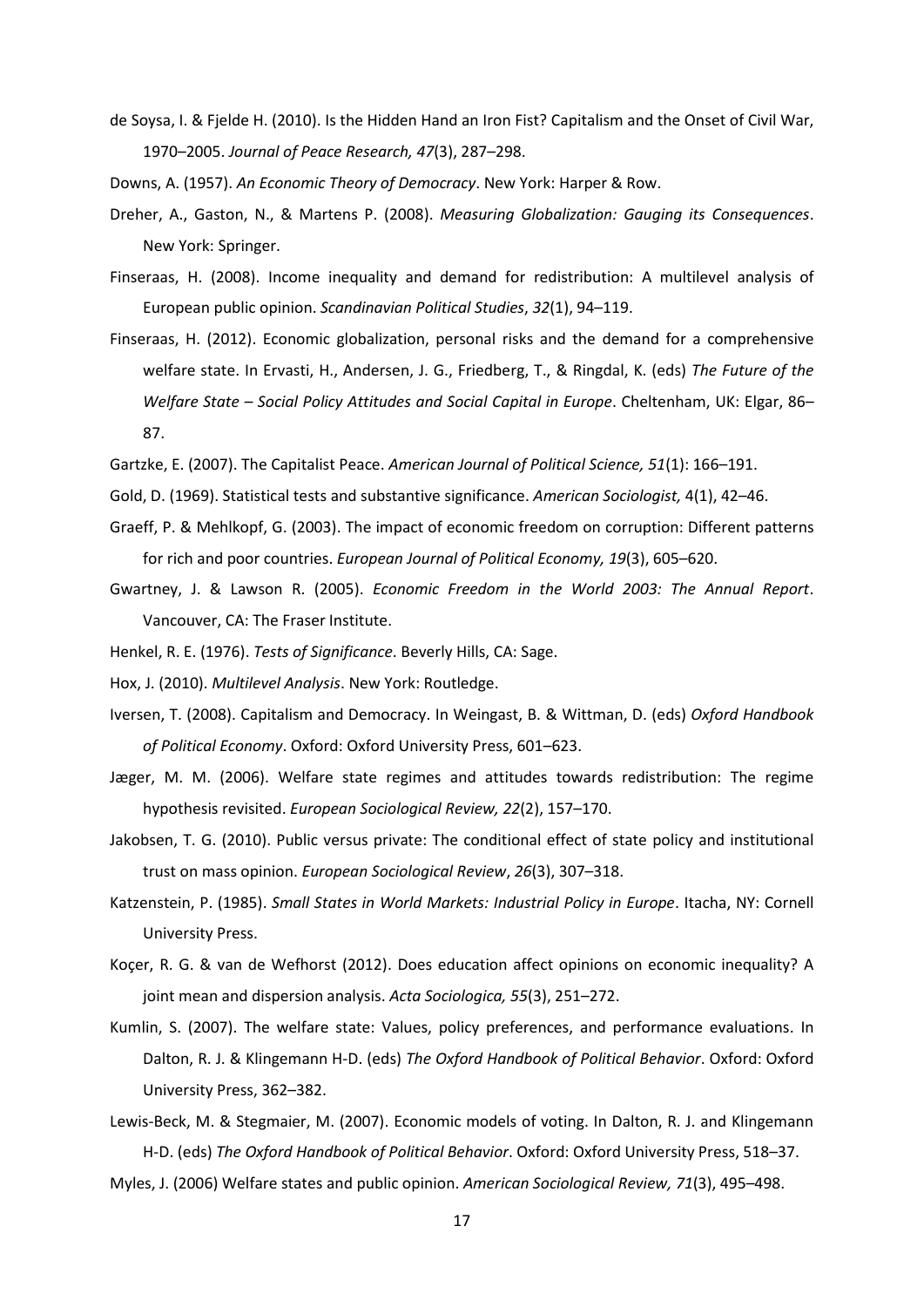Ohlin, B. (1933). *Interregional and International Trade*. Cambridge, MA: Harvard University Press.

Pfeifer, M. (2009). Public opinion on state responsibility for minimum income protection: A comparison of 14 European countries. *Acta Sociologica*, *52*(2), 117–134.

Ricardo, D. (1817). *On the Principles of Political Economy and Taxation*. London: John Murray.

- Rodrik, D. (1998). Why do more open economies have bigger governments? *Journal of Political Economy, 106*(5), 997–1032.
- Ruggie, J. G. (1982). International regimes, transactions, and change: Embedded liberalism in the postwar economic order. *International Organization*, 36(2), 379–415.
- Solt, F. (2009). Standardizing the World Income Inequality Database. *Social Science Quarterly*, 90(2), 231–242.
- Steenbergen, M. R. & Jones, B. S. (2002). Modeling multilevel data structures. *American Journal of Political Science, 46*(1): 218–237.
- van Oorschot, W. (2006). Making the difference in social Europe: Deservingness perceptions among citizens of European welfare states. *Journal of European Social Policy, 16*(1), 23–42.
- Walter, S. (2010). Globalization and the welfare state: Testing the microfoundations of the compensation hypothesis. *International Studies Quarterly, 54*(2), 403–426.
- Walter, S. & Maduz, L. (2009). How globalization shapes individual risk perceptions and policy preferences: A cross-national analysis of differences between globalization winners and losers. *WCFIA Working Paper 09-0015*. Cambridge, MA: Harvard University.
- World Bank (2012). *World Development Indicators*. Collected 08.09.12 from: http://data.worldbank.org/
- World Values Survey (2012). *European and World Values Surveys Four Wave Integrated Data File, 1981–2004, v.20060423, 2006*. The European Values Study Foundation and World Values Survey Association.